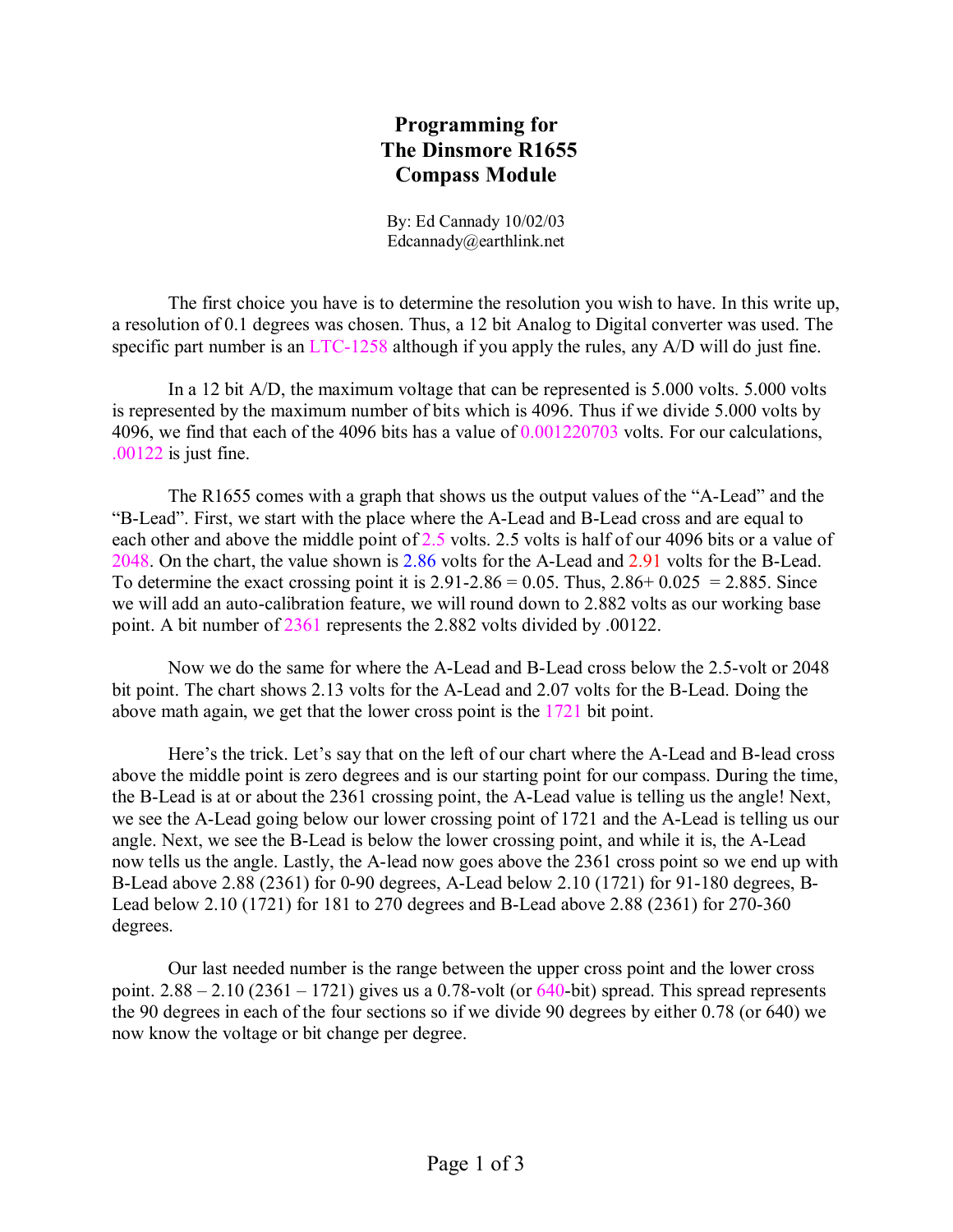The largest number we can use in a PIC is 65,535. Therefore, our calculations must become a bit "creative" so we don't exceed this limit. At the same time, accuracy depends on larger numbers. In the program there is a variable called scale. Scale is 90000 (90 degrees) divided by the 640 we got from the upper cross point value – lower cross point value. So we can work with a smaller number, the value of 140 is reduced to 35.

Okay, now the part you've been waiting for, The formulas!

Section A (0-90 degrees):

 $RawCompass = (UpLimit - A Curve) * Scale$ 

The raw compass reading equals the Upper Cross-Point minus the value we read from the A-Lead times the scale factor.

Compass =  $((\text{Raw Compass}/10) * 4)/10$ 

The actual compass reading. We divide the large number by 10, the scale number was originally divided by 4 so we must multiply by 4 here, then divide the whole thing by 10.

Section B (270-360 degrees):

 $RawCompass = (B-Curve – LowLimit) * Scale$ Compass =  $((\text{Raw Compass}/10) * 4)/10$ 

 $CrossZero = Compass + 2700$ 

We are working in the 270-360 area and the B Lead will give a value from 0-90 degrees. Therefore, we must add 2700 (270 degrees). Remember, we are looking for 0.1 degree display.

If CrossZero  $\ge$  3600 then Section BA

If we get a value of 3600 (360 degrees) or more then we must subtract 3600 from the reading.

Section C (90-180 degrees)

 $RawCompass = (UpLimit - B Curve) * Scale$ 

Compass =  $((\text{Raw Compass}/10) * 4)/10$ 

 $CompDisp = Compass + 900$ 

We are working in the 90-180 area and the B Lead will give a value from 0-90 degrees. Therefore, we must add 900 (90 degrees).